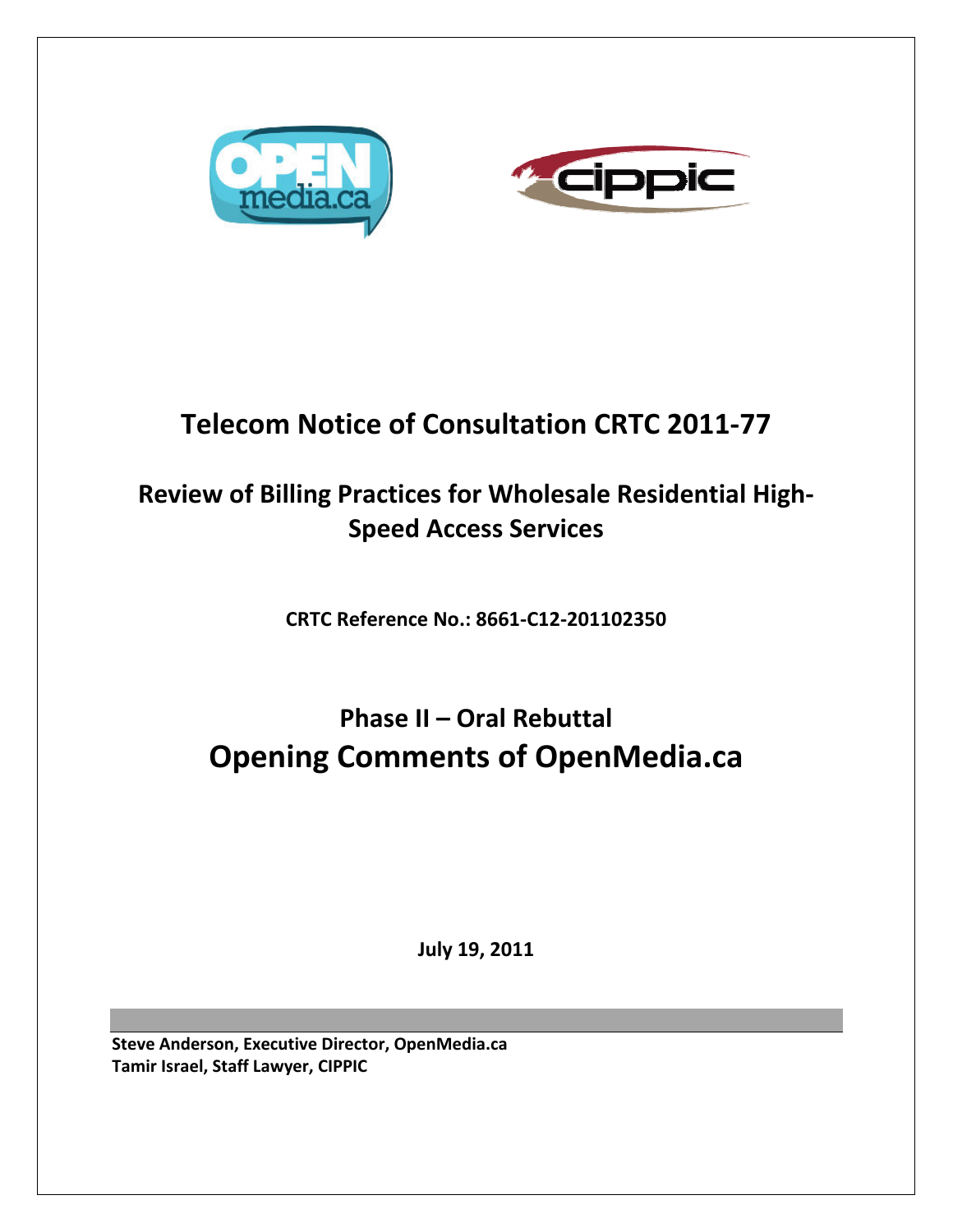Good morning.

- 1. Mr. Chairman, Commissioners, I wanted to thank you for giving us a chance to offer our rebuttal comments. We'll try to keep matters brief and to the point.
- 2. Our panel remains unchanged from our last visit. My name is Tamir Israel, I am staff lawyer with CIPPIC, and with me again is Steve Anderson, executive director of OpenMedia.ca.
- 3. We wanted to thank you once again for giving us an opportunity to come before you. Steve will start off today by providing responses to some of your questions to us from our previous visit, and then I will offer some points on rebuttal.
- 4. We will keep it brief and to the point today.

++++++++++++++++++++++++++++++++++++++++

- 5. In our presentation last week we advocated for a pricing regime that enables competition and encourages innovative use of the Internet through independent ISP pricing model autonomy. To get there we argue the commission should focus on ensuring a wholesale pricing regime that is cost-based, fact-based and transparencybased.
- 6. The Commissioner asked us to elaborate on some of the key facts that we put forward during our presentation. We have submitted evidence and I will briefly review some of the key points now.
- 7. One of the areas the commission asked us to examine further is the international comparison between Canada and countries like the UK, Sweden and Japan where open access policies play a critical role. As promised we have submitted the *International Comparison* section of *OpenMedia.ca's Casting an Open Internet* report for the record.
- 8. As you'll see from the report, many of our global counterparts are shifting towards open access policies.1 One of the key findings of the report was quote, "unbundling, when effectively implemented, served as a critical juncture in telecommunications regulation by significantly opening up competition. In Canada, unbundling was formally adopted, but has not facilitated as much competitive entry into the market as it has in countries like the UK, Japan and Sweden."2
- 9. Looking specifically at Japan and the UK is instructive:
- 10. Japan: the regulator forced the incumbent NTT to unbundle its last mile infrastructure to new entrants and lease out its dark fiber at low, regulated rates. By the late 2000s, NTT's infrastructure was opened to independent ISPs, allowing for fierce service‐

 $\overline{a}$ 

<sup>1</sup> OpenMedia.ca, 'Casting an Open Net', 2011, p. 84.

<sup>2</sup> OpenMedia.ca, 'Casting an Open Net', 2011, p. 84.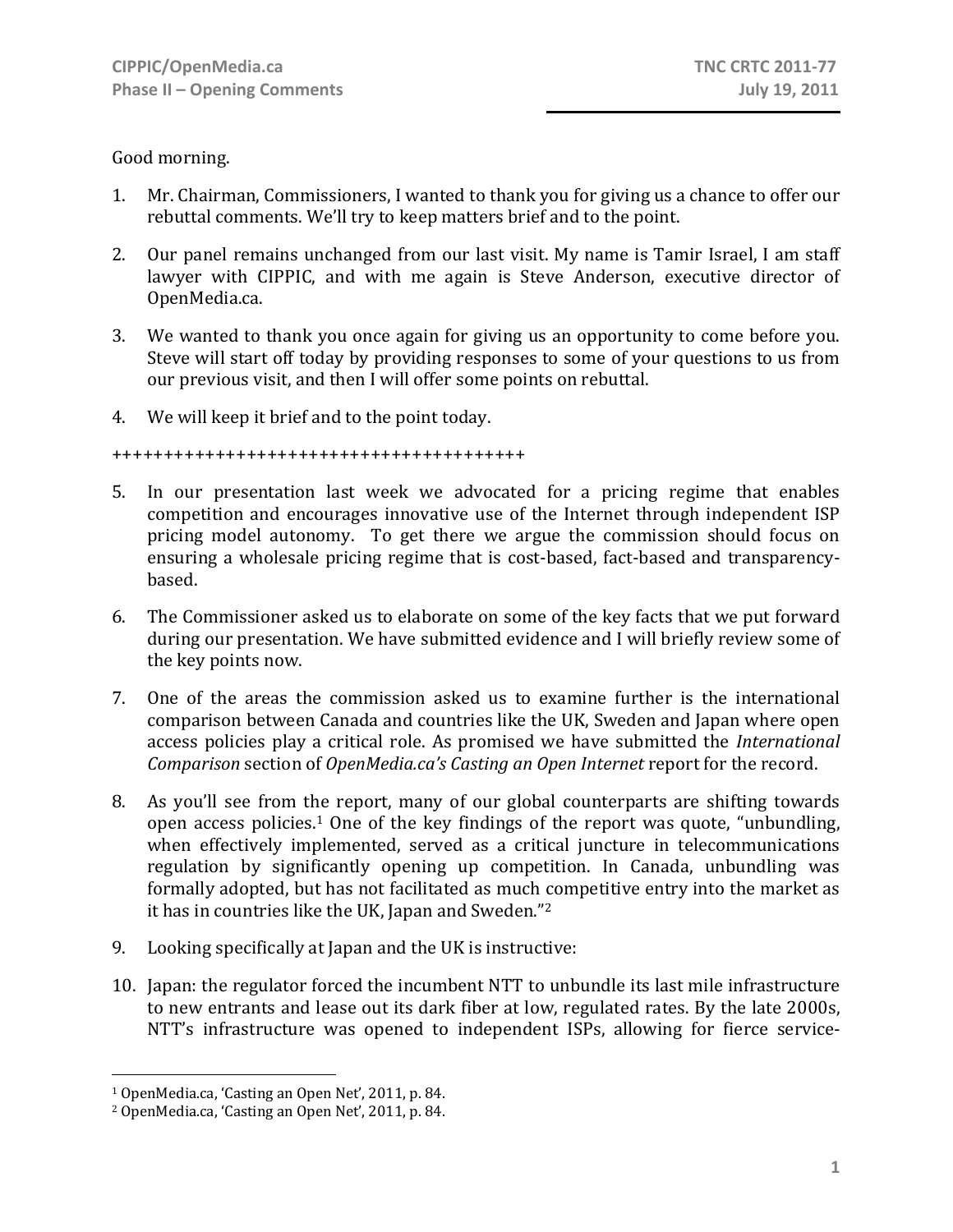based competition and the development of a thriving broadband market. <sup>3</sup> The government reportedly **sees no evidence that these policies have affected growth or diminished NTT's incentives to invest in infrastructure.**<sup>4</sup>

- 11. UK: Functional separation has spurred widespread broadband use across the country, lowered broadband prices, and offered a much wider range of choices for Internet service. 5
- 12. While many of the countries leading in telecom performance have implemented fairly drastic solutions the commission can take a small step in the right direction by adopting a rigorously cost-based approach that enables independent pricing model autonomy
- 13. Independent ISP pricing autonomy refers to the degree to which independent ISPs can develop their own business and pricing models without being beholden to the wishes or dictates of incumbents. Independent ISPs have more pricing autonomy when rates are cost-based and transparent so they can compete on equal footing with incumbents.
- 14. Canada has attempted unbundling, but it has failed to take significant hold. The Berkman Center's *Next Generation Connectivity* report associates our high wholesale rates with Canada's falling standing on key broadband metrics like price and speed. According to the report:

*Looking at 2008 data as reported by the OECD, Canada's commitment to a cost‐plus‐markup approach is uncharacteristic of other countries, where long run costs as well as less crisply defined concepts like "cost orientation plus reasonable profit" (Netherlands) are used. The result, in any event, is that by comparison to high performers for which the OECD reported data in the Communications Outlook 2009, Canada's rates for local loop are high. As of September 2008, the monthly price of an unbundled local loop in Canada…was roughly 70% higher than in South Korea and Denmark, almost 50% higher than in Italy, 30% higher than in Japan, France, or Norway, and 25% higher than in Finland or the UK. Indeed, Canada has the highest monthly charge for access to an unbundled local loop of any OECD country.<sup>6</sup>*

15. In the spectrum of pricing autonomy Canada is on the far end, where independent ISPs find themselves highly constrained. In fact, while UK indie ISPs already pay 25% less

 $\overline{a}$ 3 OpenMedia.ca, 'Casting an Open Net', 2011, p. 69.

<sup>4</sup> Kushida, K., & Oh, S. (2007). The Political Economies of Broadband Development in Korea and Japan. Asian Survey, 47(3), 481‐504.

<sup>5</sup> OpenMedia.ca, 'Casting an Open Net', 2011, p. 71.

<sup>6</sup> Benkler, Y., Faris, R., Gasse, U., Miyakawa, L., & Schultze, S. (2010). "Next Generation Connectivity: A review of broadband Internet transitions and policy from around the world." Harvard University: The Berkman Center for Internet & Society. 168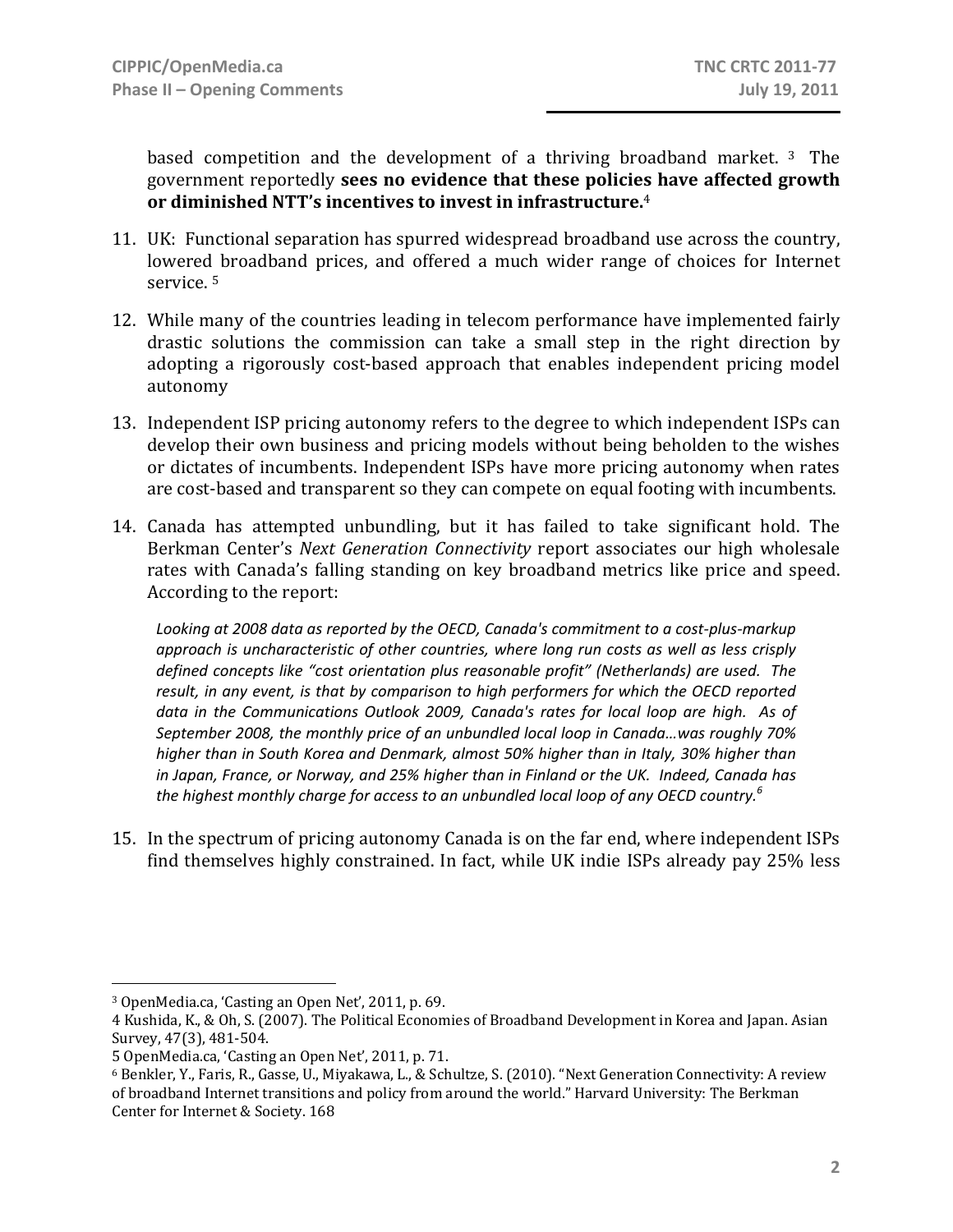than their Canadian counterparts, Ofcom recently put forth a proposal to lower rates even further.7

16. In closing, studies show that we need to move from a paradigm of protecting incumbents to a paradigm of encouraging competition. If we want lower prices, world‐ class speeds and more choice, we need to provide indie ISPs with the flexibility to compete, and both incumbents and independent ISPs with incentives to invest.

#### ++++++++++++++++++++++++++++++++++++++++

- 17. As we noted in our last visit before you, for us a successful tariff is one that enhances autonomy in the wholesale market by being cost‐based, facts‐based, and transparent. As Steve just noted, studies suggest rigorous adherence to cost-based tariffs as a necessary element in ensuring sufficient wholesale competition develops.
- 18. To this effect, we are very pleased that there appears to be fairly broad consensus at this point around a cost‐based tariff, at least in principle.
- 19. I would like to start by saying a little about peak period and volume pricing, as these are two of the competing models before the Commission.
- 20. Briefly, in order to clearly decide which of these two pricing models is preferable from a cost-based perspective, there needs to be evidence on the correlation between, on the one hand, peak period usage at a point of interconnection and congestion on a network, as well as the connection between usage generated at a network end (whether at the user's end or at the wholesale interconnection point) and utilization rates at downstream link.
- 21. Online traffic congestion and, hence, online provisioning remains peak‐period driven. Indeed, it appears that increases in video streaming and away from peer‐to‐peer usage are driving *greater* peak period to off‐peak period usage disparities, meaning that peak period usage will increase as a driver of network investment in the future:

*Because congestion is, by definition, at its worst during the peak usage period and investments necessary to relieve congestion must target usage as measured during the peak period, the most important measure from a network provisioning standpoint is that of the peak period. Given the nature of video traffic, it is unsurprising that peak traffic is actually increasing at a much higher rate than global traffic. In fact, the Companies' peak traffic increased by 55% in 2009 and 61% in 2010.8*

22. A very typical daily traffic curve resembles the following:9

1

<sup>7</sup> Flveash, Kelly. (2011). "Ofcom calls on BT Openreach price cuts for ISPs" The Register. Retrieved from, http://www.theregister.co.uk/2011/03/31/ofcom\_bt\_wholesale\_price\_fall/

<sup>8</sup> Bell, "Initial Comments to TNC CRTC 2011‐77", March 28, 2011, para. 33‐34.

<sup>9</sup> Appendix B to Rogers, "Initial Comments to TNC CRTC 2011‐77", March 28, 2011, p. B3.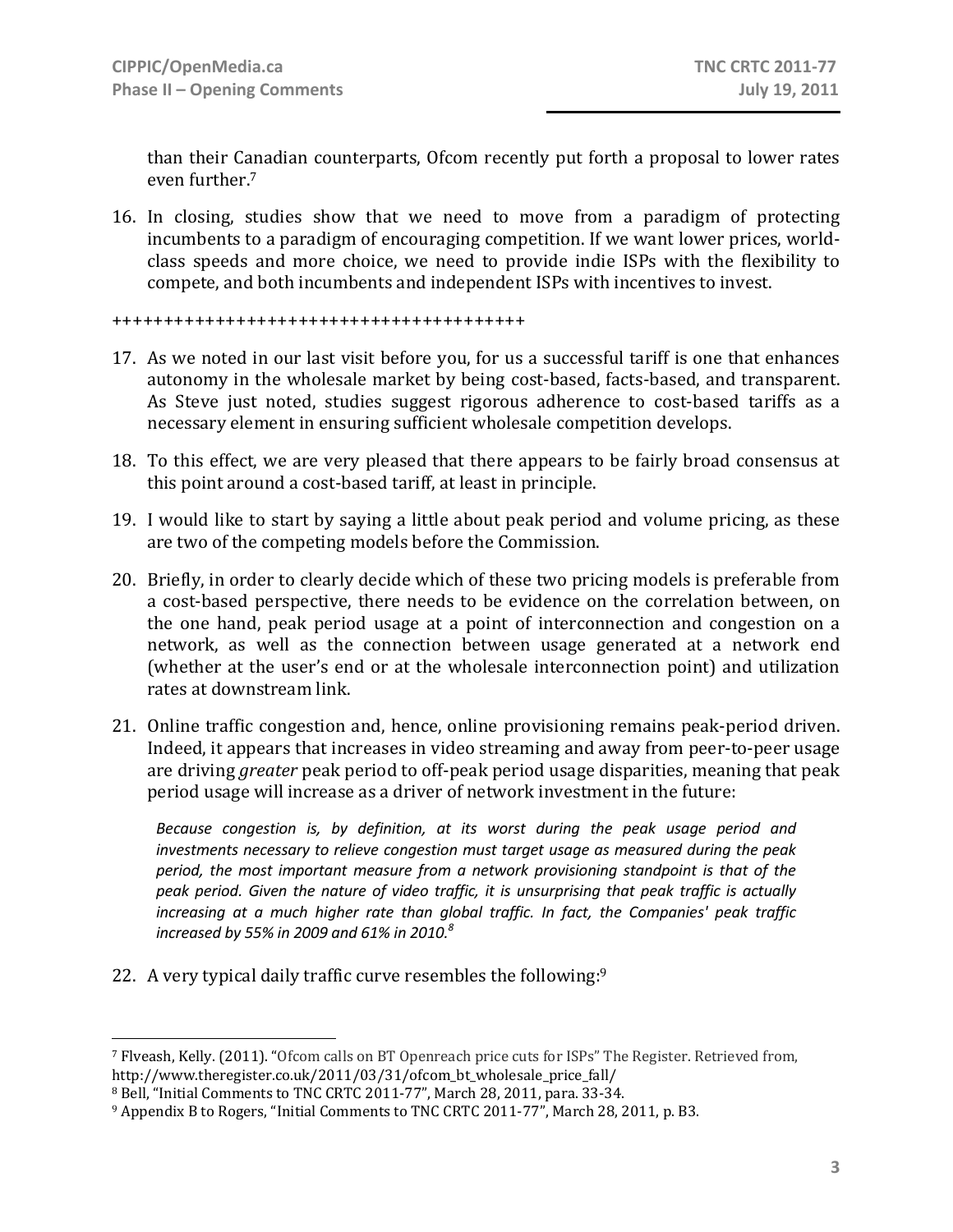### **CHART B3**



### Internet Use by Time of Day - North America 2010



These peak‐usage patterns are fairly endemic across most ISPs with slight variations and we have seen no indication to suggest that this pattern is likely to change. As such, we submit that peak period usage or throughput remains an effective and appropriate mechanism for determining network investment costs. We note that we do not believe it is so simple to flatten out usage curves of this nature so as to vitiate peak period traffic trends. Indeed, incumbents currently have the incentive to do so, but have not successfully managed to.

- 23. With respect to the 95 percentile plan put forth by CNOC, it is our view that this proposal appears the most favourable at the moment as it emulate peak period usage. As we have stated before, however, it is difficult to assess the plan in whole without understanding how the per Mbps rate attached to it will be priced. With respect to MTS' proposal and Primus' similar proposal, we note that this plan has the advantage of best emulating incumbent conditions, in some respects, for wholesale ISPs. Finally, it is our view that Bell deserves credit for its latest proposal, which is a vast improvement over its previous offerings. We have some outstanding concerns over the per GB pricing of this plan, and continue to favour the CNOC plan (priced properly) and the MTS plan as these appear to offer wholesale ISPs greater autonomy by allowing them greater flexibility and responsibility in planning their own networks. Indeed, if it were not an overly cumbersome endeavour, we would join Vaxination Informatique and urge the Commission to put in place a range of tariffs so that wholesale ISPs could each choose for themselves which is best suited to their needs.
- 24. On a final note, as I mentioned, we have grave concern with the \$0.175/GB rate. The \$0.195/GB, by Bell's own admission, was an incentive‐based rate intended to encourage traffic discipline. To fulfill our undertakings, we have put in place cost